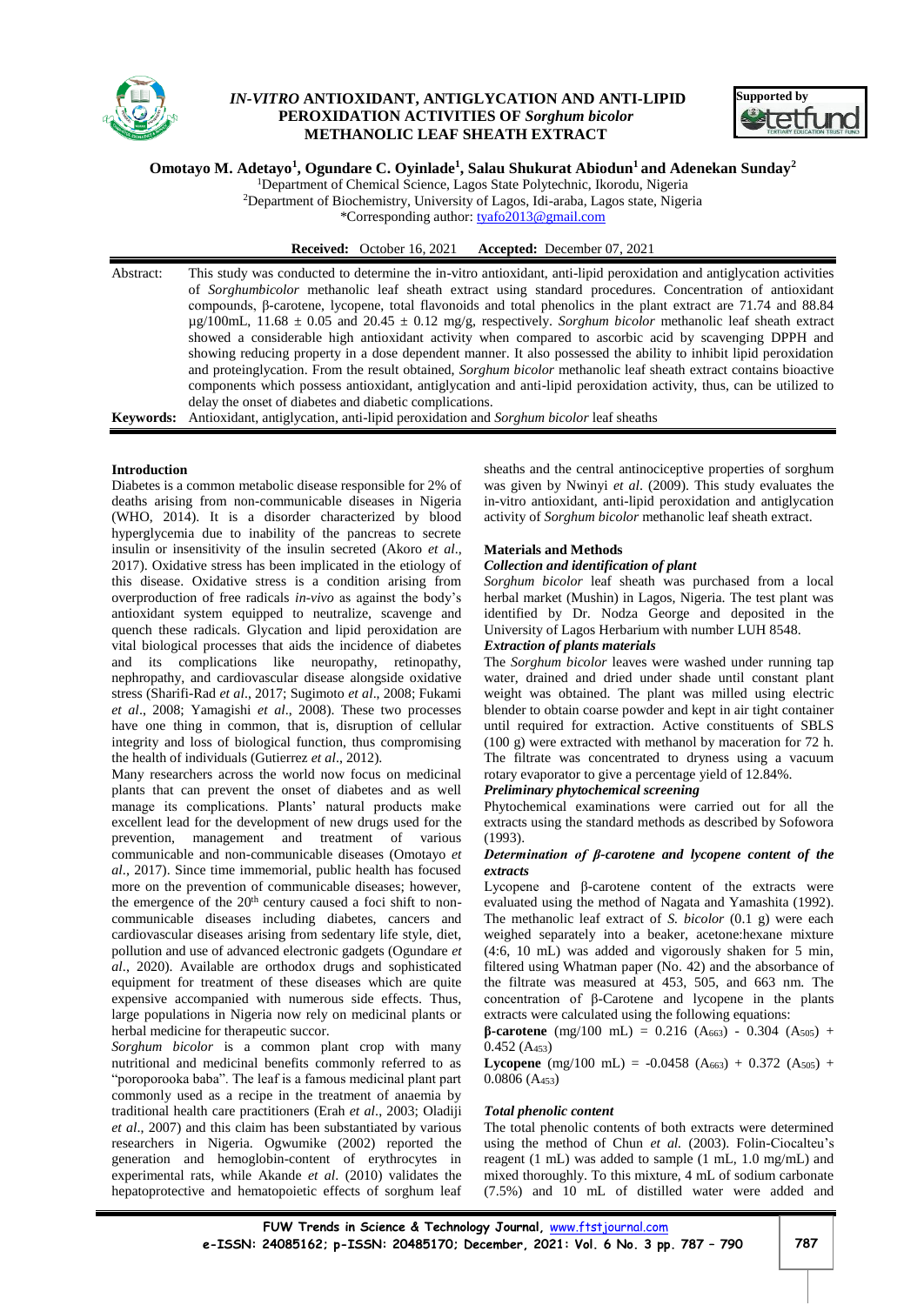thoroughly mixed. The mixture was allowed to stand for 90 min at room temperature and absorbance of the reaction mixture was taken at 550 nm. The total phenolic content was extrapolated using a calibration curve ( $R<sup>2</sup> = 0.9699$ ) for gallic acid. The results were expressed as the gallic acid equivalent per gram of dry weight of extract (mg of GAE/g of extract). All samples were analyzed in triplicate and values expressed as mean  $\pm$  SD.

### *Total flavonoid assay*

Total flavonoid content of both extracts was measured by aluminum chloride colorimetric assay described by Chang *et al*. (2002). Each plant extract (0.5 mL, 1.0 mg/mL) was separately mixed with methanol (1.5 mL), AlCl<sub>3</sub> (0.1 mL, 10%), sodium acetate (0.1 mL, 1M) and distilled water (2.8 mL). The reaction mixture was left for 30 min at room temperature and the absorbance was read at 415 nm. The total flavonoid content was calculated using a calibration curve  $(R<sup>2</sup>= 0.9961)$  for quercitin. All samples were analyzed in triplicate and values expressed as mean ± SD.

### *DPPH free radical scavenging activity*

The free-radical scavenging activity of both extracts was measured as decrease in the absorbance of methanol solution of DPPH. DPPH solution  $(0.033 \text{ g/L} \text{ in methanol}; 5 \text{ mL})$  was added to 1 mL of extract solution at different concentrations (25, 50, 75, 100 μg/mL). After 30 min, absorbance was measured at 517 nm and compared with standards ascorbic acid and gallic acid. The DPPH scavenging activity was expressed as the percentage inhibition extrapolated using the formula:

% scavenging activity  $=$ 

*<sup>x</sup>* 100 *control absorbance sample absorbance control absorbance*

**Where:** Control Absorbance is absorbance of stock DPPH

IC<sup>50</sup> was deduced from calibration curve by plotting concentration of plant extract against their corresponding percentage scavenging activity.

#### *Reducing power assay*

The extract was mixed with phosphate buffer (2.5 mL, 0.2 M, pH 6.6) and potassium ferricyanide (2.5 mL, 1%). The mixture was incubated at 50°C for 20 min. 1.0 ml of trichloroacetic acid (10%) was added to stop the reaction, which was then centrifuged at 3000 rpm for 10 min. The upper layer of solution (1.5 mL) was mixed with distilled water  $(1.5 \text{ mL})$  and FeCl<sub>3</sub>  $(0.1 \text{ mL}, 0.1\%)$  after mixing, the contents were incubated for 10 min and the absorbance was measured at 700 nm (Yen and Chen, 1995).

#### *In-vitro antilipid peroxidation assay*

Freshly excised goat liver (2 g) was processed to obtain 10% homogenate in cold buffered saline, pH 7.4 and centrifuge in order to get a clear tissue homogenate. 500 µL of different concentrations of the extracts was added to 3 mL tissue homogenate. Then, the lipid peroxidation was initiated by adding 100 µL of 15mM ferrous sulphate solution. After 30 min, 100 uL of thin reactions observed in various test tubes the reaction mixture indicated increased reducing power. Ascorbic acid was used as a positive control (was taken in a tube containing 1.5 mL of 10% TCA. After 10 min, tubes were centrifuged and mixed to 1.5 mL of 0.67% TBA in 50% acetic acid. The resulting supernatant obtained after centrifuging was collected into a clean test tubes and were heated in a boiling water bath, cooled and intensity of the pink coloured complex formed was measured at 535 nm (Prasanth *et al*., 2000).

#### *Determination of antiglycation activity*

Bovine Serum Albumin (500  $\mu$ L) was incubated with glucose (400 µL, 500mM) and 100 µL of extract, 100 µL phosphate buffer saline (7.4) was added, and the reaction were allowed to proceed for 24 hrs at  $60^{\circ}$ C. The reaction was terminated by adding 10 µL of 100% TCA (trichloroacetic acid) and kept at 4 <sup>o</sup>C for 10 min. The mixture was centrifuged for 4 min at 13000 rpm and the precipitate obtained was re-dissolved in 2.5 mL alkaline phosphate buffer saline (pH 10). The resulting mixture obtained was quantified for the relative amount of glycated BSA using Spectrofluorimeter. The excitation and emission wavelength used were at 370 nm and 440 nm respectively. (Matsuura *et al*., 2002)

#### *Statistical analysis*

All data are expressed as the mean  $\pm$  standard deviation from at least three independent experiments.

### **Results and Discussion**

Polyphenolic compounds like flavonoids, phenolic acids and tannins are believed to be excellent natural antioxidants which are widely distributed and abundant in various families and species of plants (Choudhary *et al.*, 2013; Mazandarani *et al.*, 2012). These compounds play important roles in human health with beneficial effects like antiviral, anti-allergic, antithrombotic, anti-inflammatory, antioxidant and antitumor which aids the prevention of various human diseases (Konaté *et al.,* 2014; Kanti and Syed, 2009; Nair *et al.*, 2008; Kwon *et al.*, 2005). The antioxidant ability of flavonoids bestows a therapeutic potential in treatment and prevention of oxidative stressed related diseases including gastric or duodenal ulcers (Moreira *et al*., 2004), cardiovascular diseases and various cancers (Yang *et al.,* 2000; Yao *et al.*, 2004). In this study, the total phenolic and flavonoid content were estimated to be  $11.68 \pm 0.05$  and  $20.45 \pm 0.12$  mg/g of the plant sample, respectively.

Carotenoids are wide group of natural pigments responsible for the yellow, orange, and red colors of fruits, roots, flowers, fish, invertebrates, and birds. β-Carotene and lycopene are the major carotenoids (Alam and Sultan, 2004) which performs important role in protection against photooxidative processes by acting as oxygen and peroxylradical scavengers, quenching singlet oxygen and other electronically excited molecules thus, preventing the progression of many degenerative diseases in humans (Jacques *et al*., 2008; Lien *et al*., 2008). The lycophene and β-carotene concentration in *Sorghum bicolor* methanolic leaf extract were shown in Table 1 to be 88.84 µg/mL and 71.74 µg/100mL, respectively. Though, the concentration of lycopene and β-carotene in the plant extract is rather minimal, however their presence in the plant extract will add up to the antioxidant capability of the plant extract (Omotayo *et al*., 2020).

**Table 1: Concentration of antioxidant compounds in**  *Sorghum bicolor* **methanol leaf sheath extract**

| β-carotene<br>$(\mu$ g/100mL) | Lycophene<br>$(\mu$ g/100mL) | Total<br><b>Phenolics</b><br>(mg/g) | Total<br>flavonoids<br>(mg/g) |
|-------------------------------|------------------------------|-------------------------------------|-------------------------------|
| $71.74 + 0.21$                | $88.84 + 0.02$               | $11.68 + 0.05$                      | $20.45+0.12$                  |

Values are represented as mean± SD of triple determinants



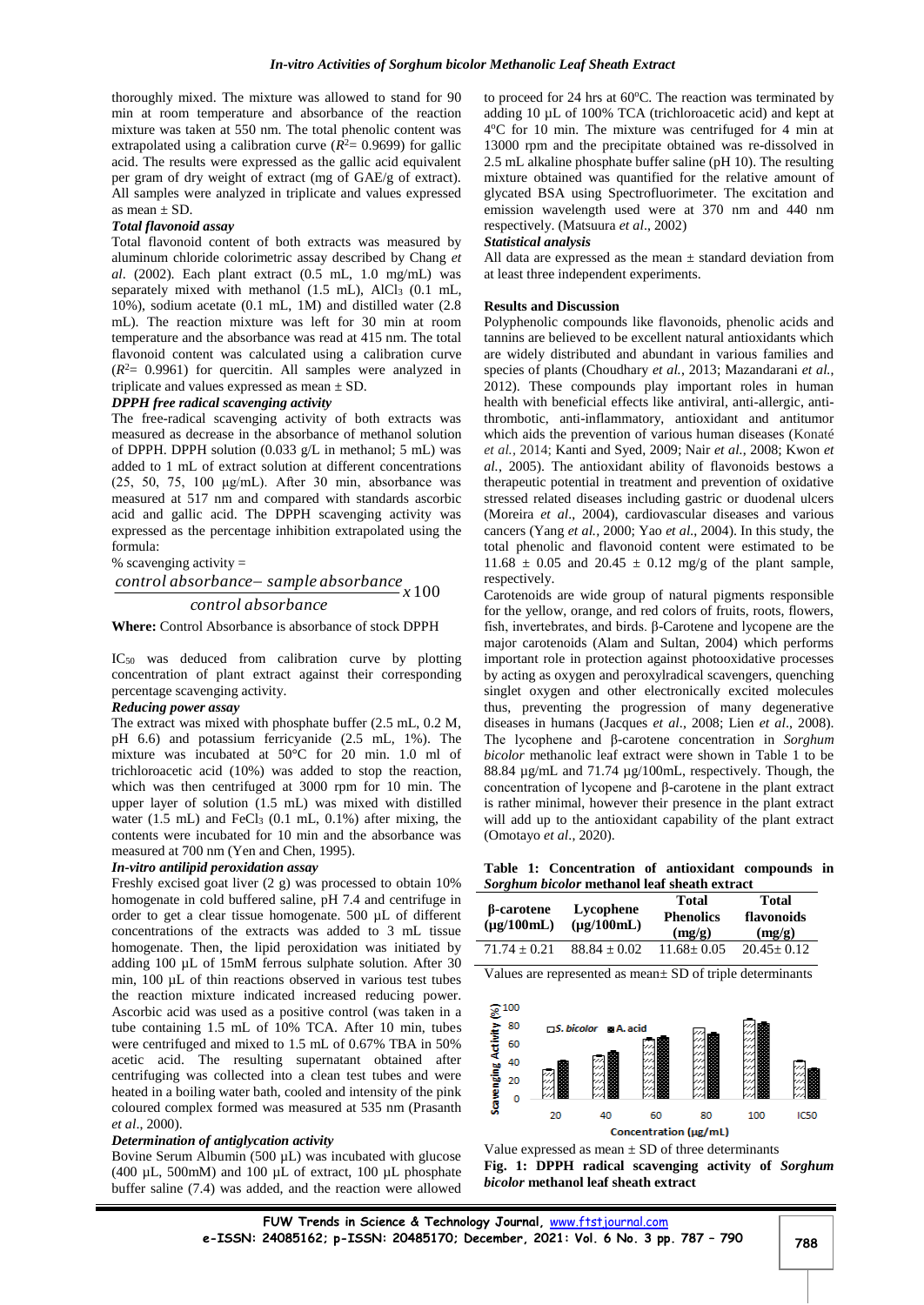The DPPH radical scavenging assay is a widely used method employed to assess the aptitude of plant extracts to scavenge free radicals attributed to their ability to donate hydrogen atoms (Philips *et al*., 2010; Chanda *et al.*, 2011; Eleyowo *et al*., 2018). Results shown in Fig. 1 indicate good DPPH scavenging activity indicated in the increase observed as the concentration of extract and ascorbic increased but considering their IC<sup>50</sup> value, the *S. bicolor* methanolic leaf extract had greater activity  $(33.44 \pm 0.12 \text{ mg/mL})$  compared to ascorbic acid  $(42.1 \pm 0.02 \text{ mg/mL})$ .



**Fig. 2: Reducing potential of** *Sorghum bicolor* **methanol leaf sheath extract**



**Fig. 2: Reducing potential of** *Sorghum bicolor* **methanol leaf sheath extract**

The reducing power assay is another important marker of potential source of antioxidant in plant extracts. This assay measures the intensity of the blue-green solution which absorbs at 700 nm resulting from reduction of ferrous ion  $(Fe^{3+})$  to ferric ion  $(Fe^{2+})$ . It is related to the availability of atoms which can donate electron to free radicals and convert them to more stable metabolites and stop the radical chain reaction (Phaniendra *et al.,* 2015). The reducing power of the extract (Fig. 2) was found to increase with increasing concentrations compared to ascorbic acid indicating a reducing capacity. The result obtained in this study is comparable to that obtained by Omotayo *et al*., (2020) for methanolic extract of *Anacardium occidentale* and *Psidium guajava* methanolic leaf extracts.

Lipid peroxidation is a process induced by the effect of reactive oxygen species and reactive nitrogen species on fatty acids, lipoproteins, and phospholipids resulting to the formation of products like malondialdehyde, 4 hydroxynonenal and hydroperoxide lipid. These products damage the plasma membrane and may diffuse to other cells within the organism leading to inflammation through the binding of the oxidized low-density lipoprotein receptor and also triggering apoptosis (Lazo-de-la-Vega-Monroy and Fernndez-Mej, 2013; Liou and Storz, 2010). In this study, both SBLS extract and ascorbic acid inhibited lipid peroxidation in a dose dependent manner (Fig. 3). However,

considering their IC50, SBLS extract gave a stronger inhibition at a concentration of 0.08± 0.21 mg/mL while ascorbic had a value of  $0.32 \pm 0.02$  mg/mL.



Value expressed as mean  $+$  SD of three determinants **Fig. 3: Inhibition of lipid peroxidation by** *Sorghum bicolor* **methanol leaf sheath extract**



Value expressed as mean  $\pm$  SD of three determinants **Fig. 4: Antiglycation activity of** *Sorghum bicolor* **methanol leaf sheath extract**

The antiglycation activity of SBSL methanol extract was shown in Fig. 4. The antiglycation activity of *Sorghum bicolor* metanolic leaf sheath extractgallic acid was dose dependent that is; increased percentage inhibitory activity was observed with increasing concentration producing IC<sup>50</sup> of  $0.32\pm0.01$  and  $0.62\pm0.01$  mg/mL, respectively.

### **Conclusion**

From the result obtained, *Sorghum bicolor* methanolic leaf sheath extract contains bioactive components which possess both antioxidant, antilipid peroxidation and antiglycation activity, thus, can be exploited for new drugs to delay the onset of diabetes and diabetic complications.

### **References**

- Kande IS, Oseni AA & Biobaku OA 2010. Effects of aqueous extract of *Sorghum bicolor* on hepatic, histological and haematological indices in rats. *J. Cell Animal Biol*., 4: 137–142.
- Akoro SM, Omotayo MA, Ajibaye S & Dada F 2017. Comparative alpha-amylase inhibitory properties of the leaf extracts of *Petiveriaalliacea* L. *Chemical Science International J*.*,* 19(1): 1-9.
- Alam Z & Sultan M 2004. Carotenoids contents from various sources and their potential health applications. *Pakistan J. Nutr*., 3(3): 199-204.
- Chanda S, Dave R & Kaneria M 2011. *In vitro* antioxidant property of some Indian medicinal plants. *Res. J. Med. Plant*., 5: 169-179.
- Chang C, Yang M, Wen H & Chern J 2002. Estimation of total flavonoid content in propolis by two complementary colorimetric methods. *J. Food Drug Anal*., 10: 178-182.